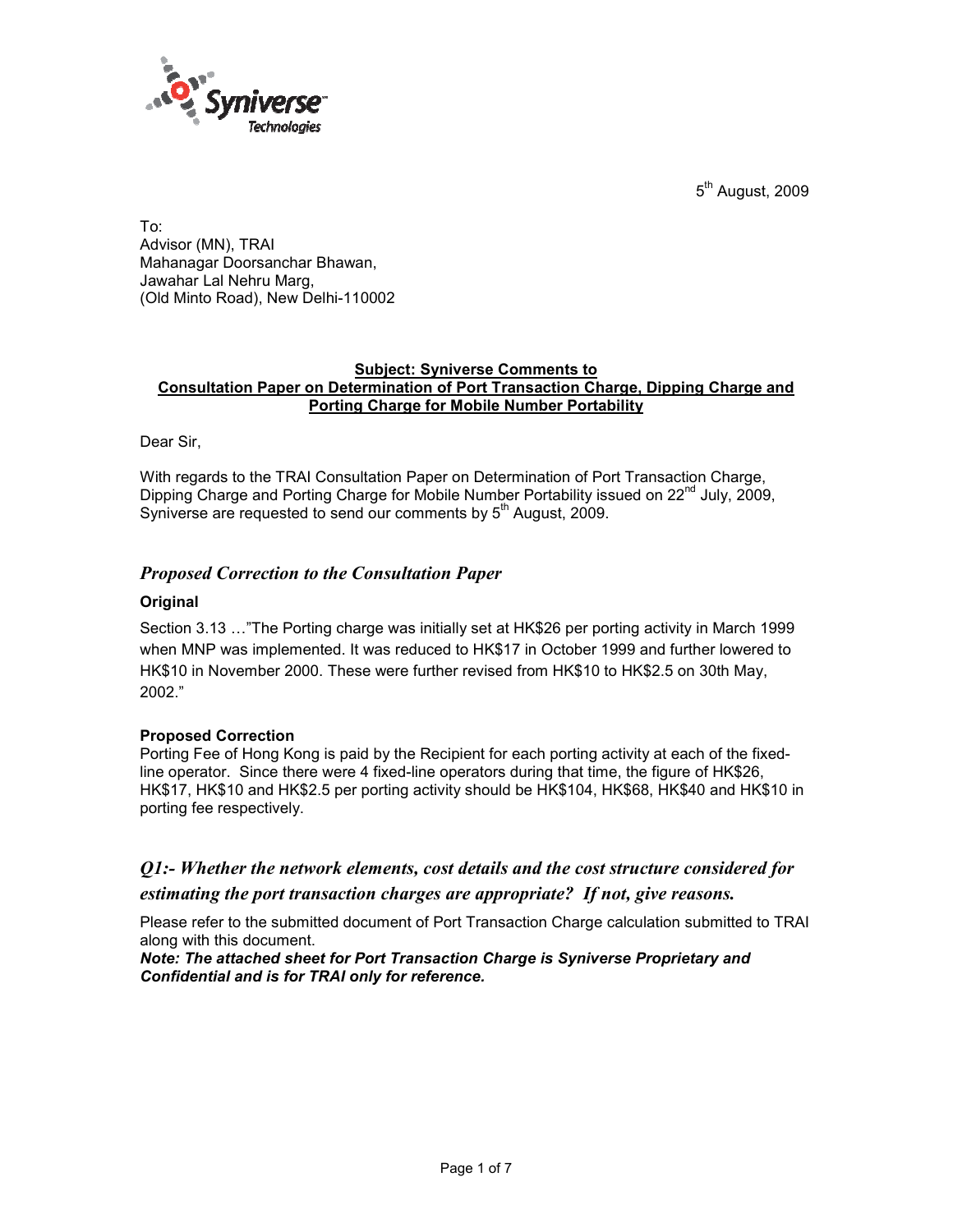

# Q2:- Do you agree with the factors affecting the number of porting as discussed above? Please indicate if any additional factors are required to be taken into account.

#### Comments:-

Following are the additional factors we feel should be considered affecting the number of porting:-

- The growth rate of subscriber in coming 5 years should be different for Zone A and Zone B from the perspective of MNP. Different zones have different mobile subscriber penetration rate. This may cause big variance in terms of subscriber base and therefore volume of ports per year.
- The current TRAI regulation of 90 days of non-porting period, outstanding invoice full payment, long porting period, may probably results in low porting rate. We request TRAI to further look into this, so that subscribers are excited for porting.

Note: Please refer to answer of Questions 3 for additional comments.

# Q3:- Whether the projection of the subscriber base and annual rate of porting as explained in the paper for the next 5 years is reasonable? If not, give your estimation of annual porting rate along with the reasons.

| <b>Section</b>           | <b>Comments</b>                                                                                                                                                                                                                                                                                                                                                                             |
|--------------------------|---------------------------------------------------------------------------------------------------------------------------------------------------------------------------------------------------------------------------------------------------------------------------------------------------------------------------------------------------------------------------------------------|
| General                  | Clarification:-                                                                                                                                                                                                                                                                                                                                                                             |
|                          | Syniverse would like to know how much the Active Subscriber<br>Base is. The high growth in subscriber base may not be fair in<br>estimation of porting rate proportionally. The higher the<br>subscriber base, the higher is the inactive subscriber<br>proportion. Due to the lifetime validity plans, the proportion of<br>inactive subscribers can be high. (Please refer section 4.6.1) |
|                          | Syniverse would like to know if TRAI has any statistics on the<br>٠<br>reasons of churn and any survey result whether this group of<br>users has the intention to keep their mobile number at the<br>expense of the porting fee. (Please refer section 4.6.2)                                                                                                                               |
|                          | The Number of Access Carriers may not be directly related<br>٠<br>to high porting rate. For example, there are 8 operators by April<br>09 in Brazil and Germany has 7 operators by Sep 08. (Please<br>refer $4.6.3$ )                                                                                                                                                                       |
| Section 4.7.2 - Table 11 | Clarification:-                                                                                                                                                                                                                                                                                                                                                                             |
|                          | The calculation of RoCE (239 Rs in M) is not clear to us as the<br>return in this business model 239/2606=9.2% in 5 year is extremely<br>small.                                                                                                                                                                                                                                             |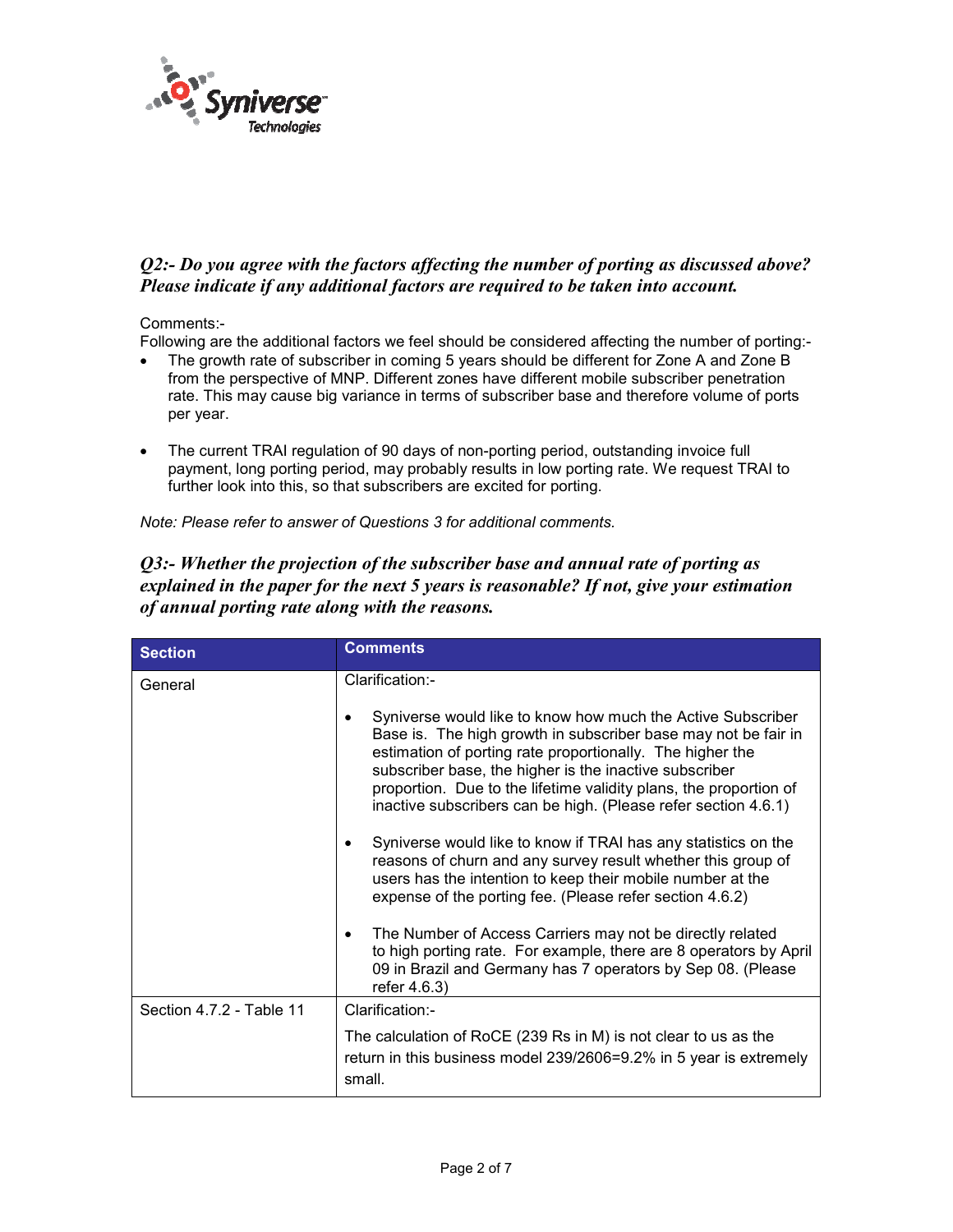

| Section 4.7.2 - Table 11 | Comments:-                                                                                                                                                                                                                                                                                                                                                                    |
|--------------------------|-------------------------------------------------------------------------------------------------------------------------------------------------------------------------------------------------------------------------------------------------------------------------------------------------------------------------------------------------------------------------------|
|                          | The RoCE model has a main issue that it does not count<br>the interest factor of funding. So we have to use FV (Future<br>Value) of CAPEX to derive the expected RoCE in 5 years.<br>That will give a more reasonable return for the investment<br>of fund.<br>In deriving the RoCE, 1 month working capital is not<br>enough. There may be delays of payment in practice and |
|                          | fluctuations of port volume each month. We suggest using<br>6 month working capital instead. (Please refer to document<br>of Port Transaction Charge submitted to TRAI along with<br>this document).                                                                                                                                                                          |
|                          | In working out the Average Porting charge:                                                                                                                                                                                                                                                                                                                                    |
|                          | Tax/year shall also be added into the average cost<br>$\circ$<br>per year.                                                                                                                                                                                                                                                                                                    |
|                          | Also license fee, bank guarantee interest should be<br>$\circ$<br>included in the total cost.                                                                                                                                                                                                                                                                                 |
|                          | Again, we shall add the cost of fund to the<br>$\circ$<br>depreciation cost to reflect the associated interest<br>factor of funding.                                                                                                                                                                                                                                          |
|                          | The other costs (OPEX/TAX) incurred shall have<br>$\circ$<br>some mark up to reflect the risk of business and<br>margin. We cannot just spend cost without any<br>markup for a business to operate.                                                                                                                                                                           |
|                          | The per port charge in each year will be the value<br>$\circ$<br>that is required to recover the actual cost, the<br>RoCE return and the cost of fund/risk/margin of the<br>cost components.                                                                                                                                                                                  |
|                          | Since we launch the service in 2 phases and that it<br>$\circ$<br>takes time to ramp up the porting usage, the first<br>year port volume is anticipated to be much smaller.<br>Therefore, a much higher per port charge is<br>required in the first year.                                                                                                                     |
|                          | As mentioned earlier, we will do some review on<br>$\circ$<br>port volume and price when the actual port volume<br>data becomes known and becomes stabilized.                                                                                                                                                                                                                 |
| Section 4.7.2 - Table 11 | Comments:-                                                                                                                                                                                                                                                                                                                                                                    |
|                          | While calculating the Average Porting Charges per subscriber, the<br>average porting per year of 5.2 million should not be considered for                                                                                                                                                                                                                                     |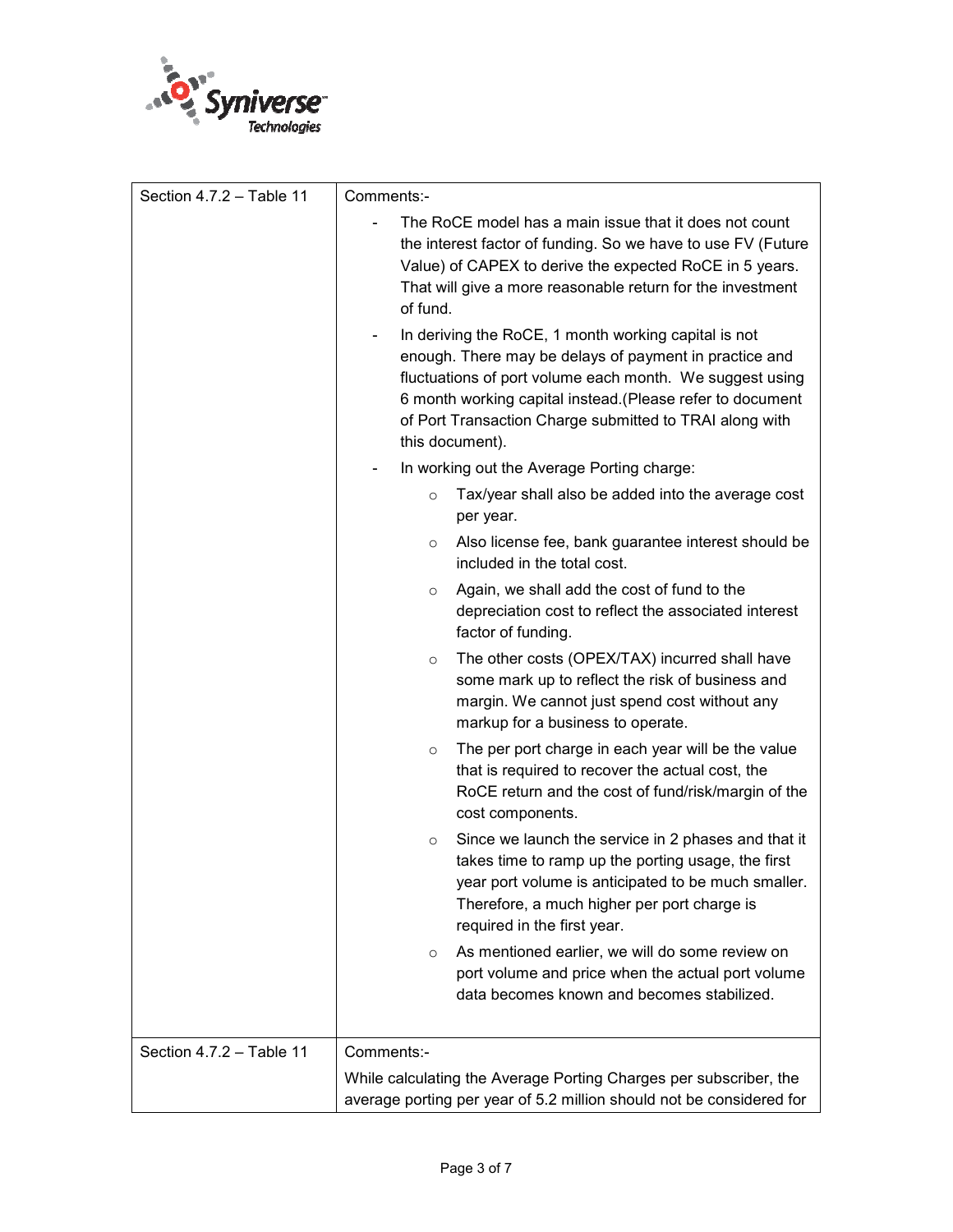

| first year.                                                                                                                                                            |
|------------------------------------------------------------------------------------------------------------------------------------------------------------------------|
| Recommendation:-                                                                                                                                                       |
| The cost should be calculated for 5 years whereas numbers of<br>ports should be calculated for about 4.3 years or less and then<br>divided to get the porting charges. |

# Q4:-Based on the cost details, what is your estimation of per port transaction charge. Justify your estimation and supplement it with the worksheets.

Please refer to Question – 1.

# Q5:- What should be the time period for review of per port transaction charge?

In our early submission to TRAI we submitted 18 month as the period. This is 3 times in the first 5 years. It cannot be too frequent as it consumes effort/resource from various parties to review, resubmit and adjust price. Due to the high uncertainty of porting percentage, it is recommended as of now to do it at every 18-month interval. Since it is also important to ensure the sustainability of the MNP business in India, if the port volume turns out to be drastically lower than forecast, the MNP licensee shall have the right to call for ad hoc price review given 1 month notice to TRAI.

# Q6:- What is your estimation about the number of voice/SMS/MMS dipping which may take place in the MNP service provider's Query Response System?

Syniverse's estimation has been out-lined in the Consultation Paper already.

# Q7:- What should be the factors which may be considered for the estimation of the Dipping charge.

- Other than the 3 bullets stated in 4.8.2, additional factors that affects the dipping charges are:
	- 1. Protocol to be used IP-based or SS7-based
	- 2. Number and Type of Interfaces IP-based or SS7-based
	- 3. Rack space required by customers' equipment, if any
- Company other than the MNP licensees shall not allow to provide dipping service. If it is allowed, one shall be regulated with the same license requirement as defined in the MNP license to ensure fair competition (incl. QoS). (Please refer section 4.8.6)